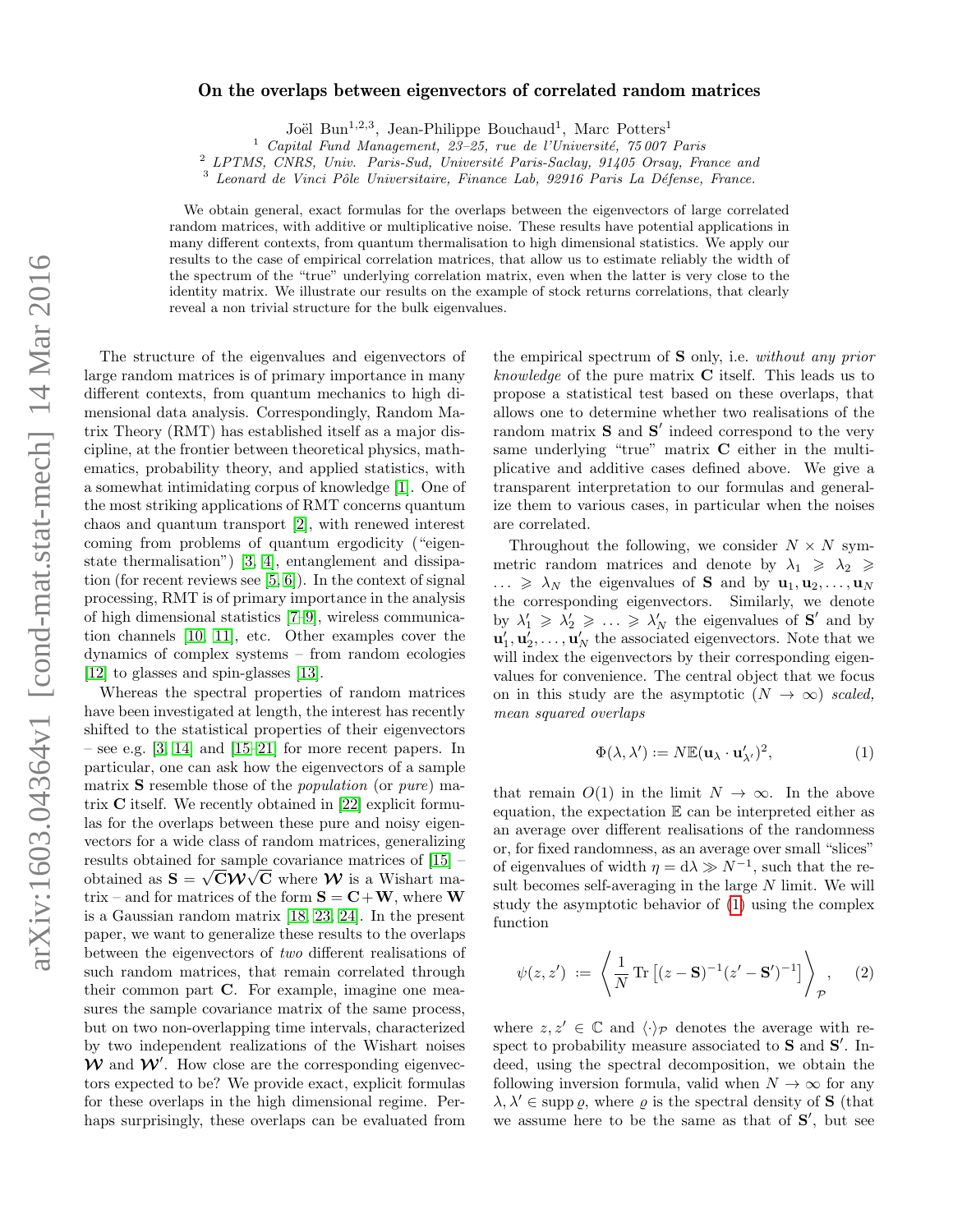Appendix for more general cases):

<span id="page-1-0"></span>
$$
\Phi(\lambda, \lambda') = \frac{\operatorname{Re}[\psi_0(z, \overline{z'}) - \psi_0(z, z')] }{2\pi^2 \varrho(\lambda)\varrho(\lambda')},\tag{3}
$$

with  $z = \lambda - i\eta$ ,  $\overline{z}$  its complex conjugate and  $\psi_0 \equiv$  $\lim_{n\downarrow 0} \psi$ . The derivation of the identity [\(3\)](#page-1-0) can be found in the Appendix.

The study of the asymptotic behavior of the function  $\psi$ requires to control the resolvent of  $S$  and  $S'$  entry-wise. It was shown recently that one can approximate these (random) resolvents by deterministic equivalent matrices [\[22,](#page-4-1) [25,](#page-4-5) [26\]](#page-4-6). In the case of correlated Wishart (covariance) matrices  $\mathbf{S} = \sqrt{\mathbf{C}\mathbf{W}}\sqrt{\mathbf{C}}$ , this allows us to obtain, for  $N \to \infty$ :

<span id="page-1-1"></span>
$$
\psi(z, z') = \frac{\zeta(z')g(z) - \zeta(z)g(z')}{z'\zeta(z') - z\zeta(z)},
$$
\n(4)

where  $g(z)$  is the Stieltjes transform of S:  $g(z)$  =  $N^{-1} \text{Tr}(zI_N - S)^{-1}$ , and  $\zeta(z) := (1 - q + qzg(z))^{-1}$ , where  $q = N/T$  is e.g. the ratio between the number of observables and the length of the empirical time series. The derivation of [\(4\)](#page-1-1) is given in the Appendix. In the case of additive Gaussian noise,  $S = C+W$ , one obtains instead:

<span id="page-1-2"></span>
$$
\psi_a(z, z') = \frac{g(z) - g(z')}{\xi(z') - \xi(z)},\tag{5}
$$

where  $\xi(z) = z - \sigma^2 g(z)$  and  $\sigma^2$  is the variance of the elements of the Gaussian random matrix W. [Here and henceforth, the subscript a denotes the additive noise. Note that from Ref. [\[26\]](#page-4-6) we expect the results [\(4\)](#page-1-1) and [\(5\)](#page-1-2) to hold with fluctuations of order  $N^{-1/2}$ .

One notices that both Eq. [\(4\)](#page-1-1) and Eq. [\(5\)](#page-1-2) only depend on a priori observable quantities, i.e. they do not involve explicitly the unknown matrix C. Hence, we will obtain an observable expression for [\(1\)](#page-0-0) using the inversion formula [\(3\)](#page-1-0). For sample covariance matrices, it is convenient to work with  $m(z) := (z\zeta(z))^{-1}$ . Defining  $m_0(\lambda) = \lim_{n \downarrow 0} m(\lambda - i\eta) \equiv m_R(\lambda) + i m_I(\lambda)$ , the asymp-totic behaviour of Eq. [\(1\)](#page-0-0) for any  $\lambda, \lambda' \in \text{supp } \varrho$  can be explicitly computed as (see Appendix for details)

<span id="page-1-3"></span>
$$
\Phi(\lambda, \lambda') \underset{N \to \infty}{\sim} 2q \frac{\alpha(\lambda, \lambda')}{\lambda \lambda' \gamma(\lambda, \lambda')},
$$
\n(6)

where  $\alpha$  and  $\gamma$  are deterministic and symmetric functions

<span id="page-1-4"></span>
$$
\alpha(\lambda, \lambda') := (\lambda - \lambda') \big( m_R(\lambda) |m_0(\lambda')|^2 - m_R(\lambda') |m_0(\lambda)|^2 \big)
$$
  

$$
\gamma(\lambda, \lambda') := \big[ (m_R(\lambda) - m_R(\lambda'))^2 + (m_I(\lambda) + m_I(\lambda'))^2 \big] \times \big[ (m_R(\lambda) - m_R(\lambda'))^2 + (m_I(\lambda) - m_I(\lambda'))^2 \big] (7)
$$

The result [\(6\)](#page-1-3) is indeed remarkable in that the mean squared overlap between the eigenvectors of independent sample covariance matrices can be expressed to leading order in N without the explicit knowledge of the true underlying covariance C. Similarly, in the additive case, we find:

<span id="page-1-5"></span>
$$
\Phi_a(\lambda, \lambda') \underset{N \to \infty}{\sim} 2\sigma^2(\lambda - \lambda') \frac{\xi_R(\lambda) - \xi_R(\lambda')}{\gamma_a(\lambda, \lambda')}, \qquad (8)
$$

where  $\gamma_a(\lambda, \lambda')$  is given by the same expression as  $\gamma(\lambda, \lambda')$ in Eq. [\(7\)](#page-1-4) with the substitutions  $m_R \to \xi_R$  and  $m_I \to \xi_I$ . Again,  $(8)$  does not involve the pure matrix  $C$ .

Eqs. [\(6\)](#page-1-3) and [\(8\)](#page-1-5) are exact and are the main new results of this work. They can be simplified in the limit where  $\lambda' \rightarrow \lambda$ , i.e. when one studies the "self" overlaps between eigenvectors corresponding to the same eigenvalue  $\lambda$ . In this case, we find:

<span id="page-1-8"></span>
$$
\Phi(\lambda,\lambda) = \frac{q}{2\lambda^2} \frac{|m_0(\lambda)|^4 \partial_\lambda \left[m_R(\lambda)/|m_0(\lambda)|^2\right]}{m_I^2(\lambda)|\partial_\lambda m_0(\lambda)|^2},\tag{9}
$$

and for the additive case:

<span id="page-1-7"></span>
$$
\Phi_a(\lambda, \lambda) = \frac{\sigma^2}{2} \frac{\partial_\lambda \xi_R(\lambda)}{\xi_I^2(\lambda) |\partial_\lambda \xi_0(\lambda)|^2},\tag{10}
$$

where we used the notation  $\xi_0(\lambda) \equiv \lim_{\eta \downarrow 0} \xi(\lambda - i\eta)$ .

Before investigating some concrete applications of these formulas, let us give an interesting interpretation of the above formalism. We first introduce the set of eigenvectors  $v_{\mu}$  of the pure matrix **C**, labelled by the eigenvalue  $\mu$ . We define the overlaps between the **u**'s and the **v**'s as  $\sqrt{O(\mu, \lambda)/N} \times \varepsilon(\mu, \lambda)$ , where  $O(\mu, \lambda)$  were explicitly computed in [\[22\]](#page-4-1) for a wide class of problems, and  $\varepsilon(\mu, \lambda)$  are random variables of unit variance. Now, one can always decompose the u's as:

$$
\mathbf{u}_{\lambda} = \frac{1}{\sqrt{N}} \int d\mu \varrho_{C}(\mu) \sqrt{O(\mu, \lambda)} \varepsilon(\mu, \lambda) \mathbf{v}_{\mu}, \qquad (11)
$$

where  $\rho_C$  is the spectral density of C. Using the orthonormality of the v's, one then finds:

$$
\mathbf{u}_{\lambda} \cdot \mathbf{u}'_{\lambda'} = \frac{1}{N} \int d\mu \varrho_C(\mu) \sqrt{O(\mu, \lambda)O(\mu, \lambda')} \,\varepsilon(\mu, \lambda) \varepsilon(\mu, \lambda').
$$
\n(12)

If we square this last expression and average over the noise, and make an "ergodic hypothesis" [\[3\]](#page-3-2) according to which all signs  $\varepsilon(\mu, \lambda)$  are in fact independent from one another, one finds the following, rather intuitive convolution result for square overlaps:

<span id="page-1-6"></span>
$$
\Phi(\lambda, \lambda') = \int d\mu \varrho_C(\mu) O(\mu, \lambda) O(\mu, \lambda'). \tag{13}
$$

It turns out that this expression is completely general and exactly equivalent to Eqs. [\(6\)](#page-1-3) and [\(8\)](#page-1-5) in the corresponding cases. However, whereas this expression still contains some explicit dependence on the structure of the pure matrix  $C$ , it has disappeared in Eqs. [\(6\)](#page-1-3) and [\(8\)](#page-1-5).

Now, let us consider the case of sample correlation matrices, first in the theoretical case where the true correlation matrix C is an inverse Wishart matrix of parameter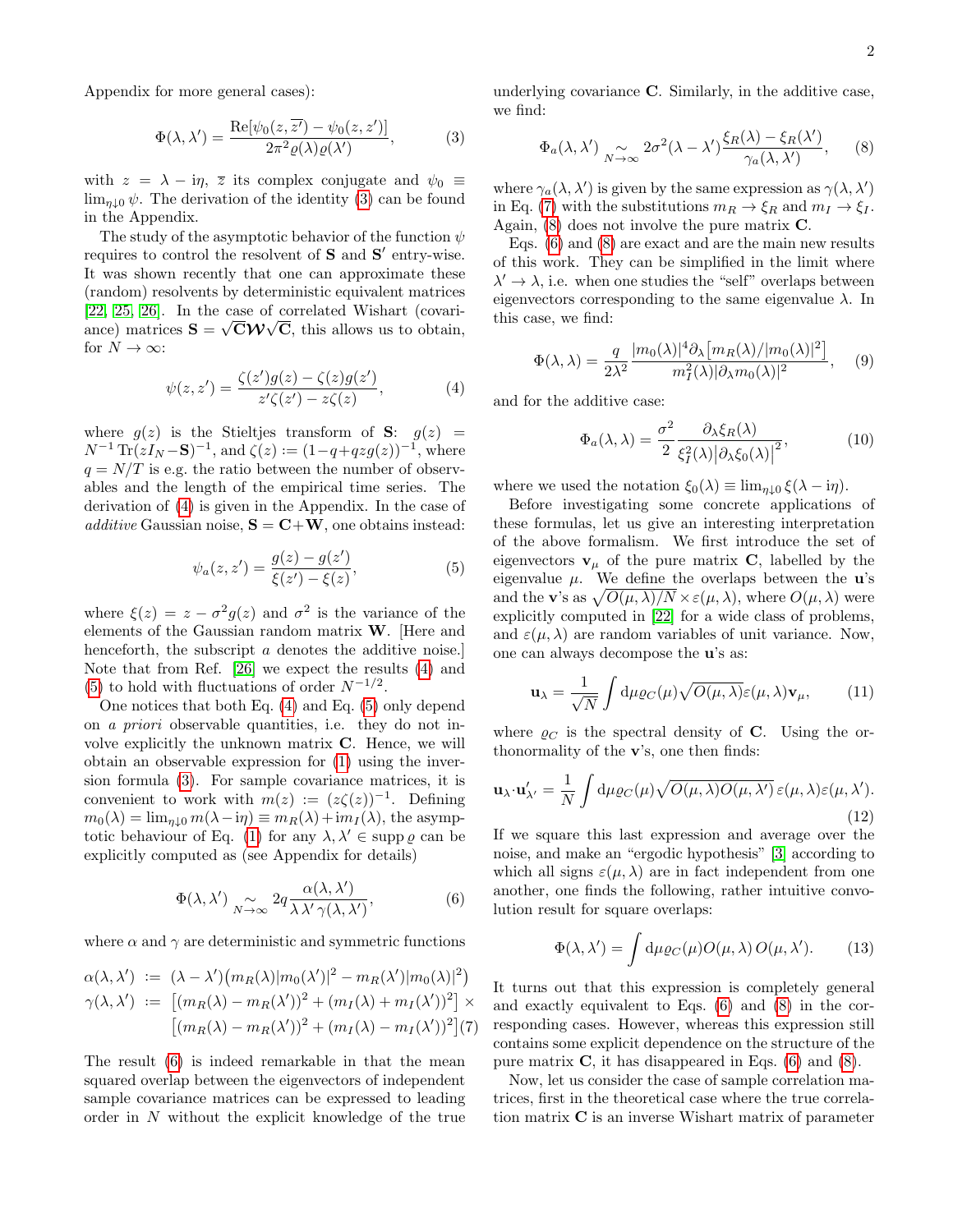$\kappa \in (0,\infty)$ , that corresponds to  $1/q$  for Wishart matrices (see [\[22\]](#page-4-1) for details). In this case, the function  $m(z)$  can be explicitly computed. This finally leads to:

<span id="page-2-0"></span>
$$
\Phi(\lambda, \lambda) = \frac{\nu(\lambda + 2q\kappa)^2}{2q\kappa(2\lambda(\nu + \kappa) - \lambda^2\kappa + \kappa(2q\nu - 1))}
$$
(14)

with  $\nu := 1 + q\kappa$  and  $\lambda$  is within the interval  $[\lambda^-, \lambda^+]$ , where the edges are given by  $\lambda^{\pm}$  =  $\kappa^{-1} \left[ \nu + \kappa \pm \sqrt{(2\kappa + 1)(2q\kappa + 1)} \right]$ . An interesting limit corresponds to  $\kappa \to \infty$ , where  $\dot{\mathbf{C}}$  tends to the identity matrix, and the overlaps are expected to become all equal to  $1/N$ . Indeed one finds, for a fixed q:

<span id="page-2-3"></span>
$$
\Phi(\lambda, \lambda') \underset{\kappa \to \infty}{\sim} \left[ 1 + \frac{(\lambda - 1)(\lambda' - 1)}{2q^2} \kappa^{-1} + O(\kappa^{-2}) \right],
$$
\n(15)

which is in fact *universal* in this limit, provided the eigenvalue spectrum of **C** has a variance given by  $(2\kappa)^{-1} \to 0$ . [\[29\]](#page-4-7) This formula is interesting insofar as it allows one to estimate the width of the eigenvalue distribution of C, even when it is close to the identity matrix, i.e.  $\kappa \gg 1$ . One could think of directly using information on the empirical spectrum, for example the Marc̆enko-Pastur prediction  $\text{Tr} \, \mathbf{C}^{-1} = (1-q) \text{Tr} \, \mathbf{S}^{-1}$ , that in principle allows one extract the parameter  $\kappa$  through  $1 + (2\kappa)^{-1} =$  $(1 - q)$  Tr  $\mathbf{S}^{-1}/N$ . However, this method is numerically unstable and very imprecise when  $\kappa \gg 1$  and finite Ns (for one thing, the RHS can be negative, leading to a negative variance). Our formula based on overlaps avoid these difficulties. As an illustration, we check the validity of Eq. [\(14\)](#page-2-0) in the inset of Figure [1](#page-2-1) in the case  $\kappa = 10$ ,  $N = 500$  and  $q = 0.5$ . We determine the empirical average overlap as follows: we consider 100 independent realisation of the Wishart noise  $\mathcal W$ . For each pair of samples we compute a smoothed overlap as:

<span id="page-2-2"></span>
$$
[(\mathbf{u}_i \cdot \mathbf{u}_i')^2] = \frac{1}{Z_i} \sum_{j=1}^N \frac{(\mathbf{u}_i \cdot \mathbf{u}_j')^2}{(\lambda_i - \lambda_j')^2 + \eta^2},
$$
(16)

with  $Z_i = \sum_{k=1}^{N} ((\lambda_i - \lambda'_k)^2 + \eta^2)^{-1}$  the normalization constant and  $\eta$  the width of the Cauchy kernel, that we choose to be  $N^{-1/2}$  in such a way that  $N^{-1} \ll \eta \ll 1$ . We then average this quantity over all pairs for a given value of *i* to obtain  $[(\mathbf{u}_i \cdot \mathbf{u}'_i)^2]_e$ , and plot the resulting quantity as a function of the average eigenvalue position  $[\lambda_i]_e$ , see Figure [1,](#page-2-1) inset. The agreement with Eq. [\(14\)](#page-2-0) is excellent, even when the true underlying matrix  $C$  is close to the identity matrix

We now investigate an application to real data, in the case of stock markets and using a bootstrap technique to generate different samples. Specifically, we consider the standardized daily returns of the 450 most liquid US stocks from 2005 to 2012. We randomly split the total period of 1800 days into two non-overlapping subsets of size  $T = 900$ . We then measure the overlap between the eigenvectors of the empirical correlation matrices S and  $S'$  corresponding to the two subsets exactly as in Eq.  $(16)$ above and average over 100 different bootstrap samples. The results are reported in Figure [1](#page-2-1) where we only focus on "bulk" eigenvalues (the top eigenvectors are governed by non trivial dynamics, see e.g. [\[16\]](#page-3-14)). We conclude from Figure [1](#page-2-1) that bulk eigenvalues have a non trivial structure since the mean squared overlaps strongly depart from the null hypothesis and in fact cannot be estimated using the universal formula Eq. [\(15\)](#page-2-3) as a parabolic fit is clearly unwarranted. A fit with the full inverse Wishart formula [\(14\)](#page-2-0) leads to  $\kappa \approx 0.7$ . [\[30\]](#page-4-8). A much better fit could be achieved by choosing another prior for the spectrum of  $C$ , for example a power-law as in [\[8\]](#page-3-15); we however leave this issue for later investigations. The conclusion of this study is that the cross-sample eigenvector overlaps provide precious insights about the structure of the true eigenvalue spectrum, much beyond the information contained in the empirical spectrum itself.



<span id="page-2-1"></span>FIG. 1: Main Figure: Evaluation of the self-overlap  $N\mathbb{E}(\mathbf{u}_i \cdot$  $\mathbf{u}'_i$ <sup>2</sup> using  $N = 450$  US stocks' daily returns from 2005 to 2012 and 100 bootstrap replicas of two non-overlapping periods of size  $T = 900$  and with  $N = 450$ . We compare the empirical results with (i) the null hypothesis  $1/N$  (green dotted line) and (ii) an Inverse-Wishart prior with  $q = 0.5$  and an estimated parameter  $\kappa \approx 0.7$  (red line). Inset: Same plot using synthetic data coming from an Inverse-Wishart prior with parameter  $\kappa = 10$  and  $N = 500$ . The empirical average is taken over 100 realizations of the noise. The agreement with the theoretical formula is excellent.

All the above results can actually be applied in an much broader context (see Appendix for technical details). For instance, the noise parameters can be different for the two realisations: for example the observation ratio  $q = N/T$  can be different for **S** and **S'**, or the amplitude of the noise  $\sigma$  can be different in the additive case. Another direction is to consider generalized empircase. Another direction is to consider generalized empir-<br>ical correlation matrices of the form  $S = \sqrt{C}OBO^*\sqrt{C}$ , where  $\bf{B}$  is a given matrix independent from  $\bf{C}$ , and  $\bf{O}$  is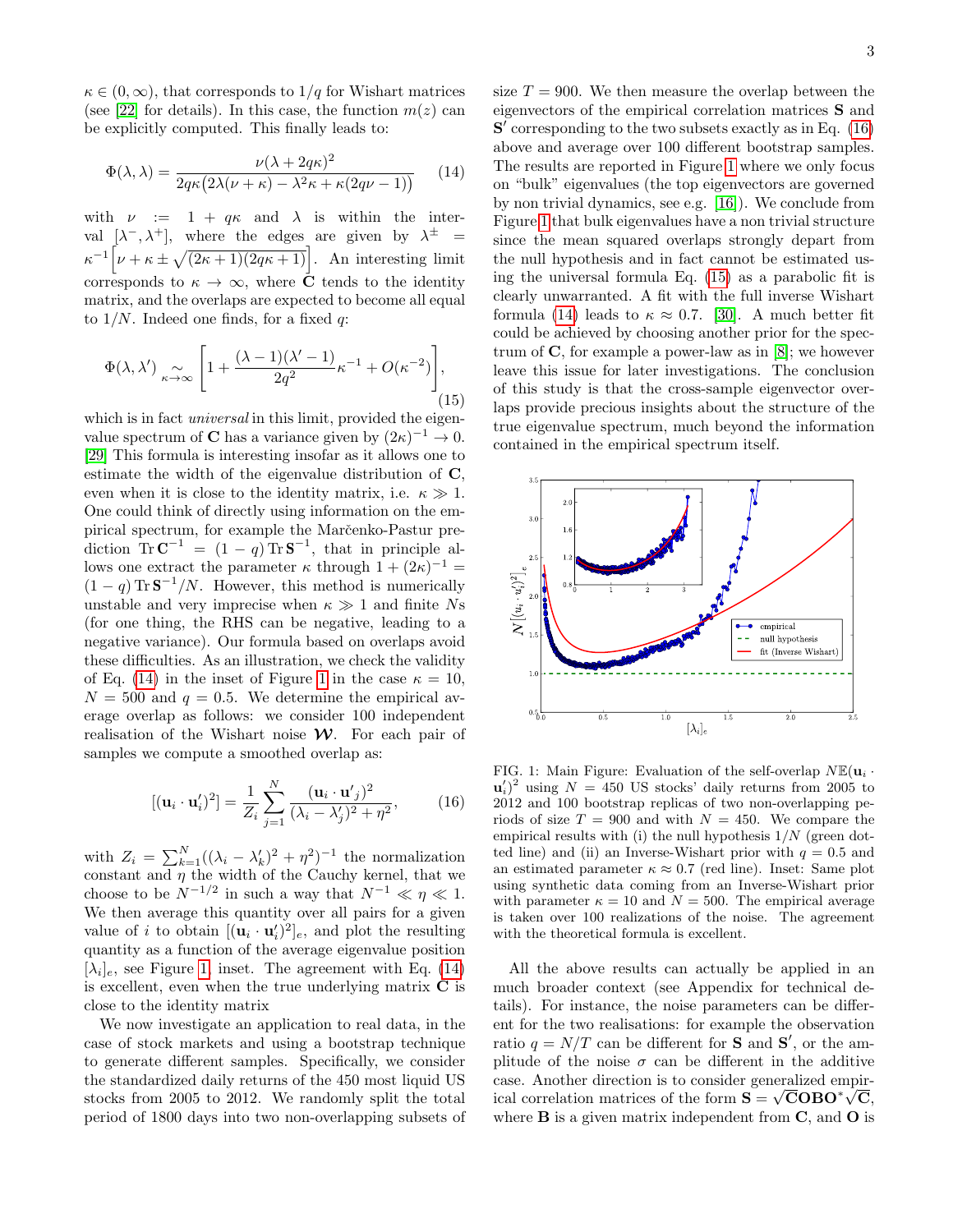a random matrix chosen in the Orthogonal group  $O(N)$ according to the Haar measure (see e.g. [\[20,](#page-4-9) [22,](#page-4-1) [27\]](#page-4-10)). The case above corresponds to the case where OBO<sup>∗</sup> is a Wishart matrix. We find for this general model that [\(4\)](#page-1-1) still holds with  $\zeta(z)$  replaced by  $\mathcal{S}_{\mathbf{B}}(zg(z)-1)$  where  $S_B$  is the so-called Voiculescu's S-transform of the **B** ma-trix [\[28\]](#page-4-11). If  $\mathbf{B} = \mathbf{\mathcal{W}}$ , then  $\mathcal{S}_{\mathbf{B}}(z) = 1/(1 + qz)$ . Similarly, the additive model can be generalized to  $S = C + OBO^*$ with the same definitions for B and O. In that case, the above result [\(5\)](#page-1-2) again holds with  $\xi(z) = z - \mathcal{R}_{\mathbf{B}}(g(z)),$ where  $\mathcal{R}_{\mathbf{B}}(z)$  is now the R-transform of the **B** matrix [\[28\]](#page-4-11) – which is simply equal to  $\mathcal{R}_{\mathbf{B}}(z) = \sigma^2 z$  when  $\mathbf{B} = \mathbf{W}$ is a Gaussian random matrix, as considered above. Note that in all these generalized cases, the overlap convolution formula [\(13\)](#page-1-6) is always valid provided that the noises are independent.

Finally, an important case is when the noises  $W, W'$ or  $W, W'$  are correlated – while the above calculations referred to independent noises. In the additive case, the trick is to realize that one can always write (in law)  $\mathbf{W} = \sqrt{\rho} \mathbf{W}_0 + \sqrt{1 - \rho} \mathbf{W}_1$  and  $\mathbf{W}' = \sqrt{\rho} \mathbf{W}_0 + \sqrt{1 - \rho} \mathbf{W}_2$ ,  $\frac{1}{4}$   $\frac{1}{4}$   $\frac{1}{4}$   $\frac{1}{4}$   $\frac{1}{4}$   $\frac{1}{4}$   $\frac{1}{4}$   $\frac{1}{4}$   $\frac{1}{4}$   $\frac{1}{4}$   $\frac{1}{4}$   $\frac{1}{4}$   $\frac{1}{4}$   $\frac{1}{4}$   $\frac{1}{4}$   $\frac{1}{4}$   $\frac{1}{4}$   $\frac{1}{4}$   $\frac{1}{4}$   $\frac{1}{4}$   $\frac{1}{4}$   $\frac{1}{4}$  where  $W_1, W_2$  are now independent, as above. Since our formulas do not rely on the common matrix C that can therefore be replaced by  $\mathbf{C} + \sqrt{\rho} \mathbf{W}_0$ , [\(10\)](#page-1-7) trivially holds with  $\sigma^2$  simply multiplied by  $1 - \rho$ . The corresponding shape of  $\Phi_a(\lambda, \lambda)$  for different values of  $\rho$  is shown in Fig. [2.](#page-3-16) We also provide in the inset a comparison with synthetic data for a fixed  $\rho = 0.54$ ,  $\sigma^2 = 1$ . The empirical average is taken over 200 realizations of the noise and again, the agreement is excellent. The multiplicative model is also interesting since it describes the case of correlation matrices measured on overlapping periods, such that tion matrices measured on overlapping periods, such that  $\mathbf{S} = \sqrt{\mathbf{C}} \left[ \boldsymbol{\mathcal{W}}_0 + \boldsymbol{\mathcal{W}} \right] \sqrt{\mathbf{C}} \text{ and } \mathbf{S}' = \sqrt{\mathbf{C}} \left[ \boldsymbol{\mathcal{W}}_0 + \boldsymbol{\mathcal{W}}' \right] \sqrt{\mathbf{C}}.$ This case turns out to be more subtle and is the subject of ongoing investigations.

In summary, we have provided general, exact formulas for the overlaps between the eigenvectors of large correlated random matrices, with additive or multiplicative noise. Remarkably, these results do not require the knowledge of the underlying "pure" matrix and have a broad range of applications in different contexts. We showed that the cross-sample eigenvector overlaps provide unprecedented information about the structure of the true eigenvalue spectrum, much beyond that contained in the empirical spectrum itself. For example, the width of the bulk of the spectrum of the true underlying correlation matrix can be reliably estimated, even when the latter is very close to the identity matrix. We have illustrated our results on the example of stock returns correlations, that clearly reveal a non trivial structure for the bulk eigenvalues.

Acknowledgments: We want to thank R. Allez, R. Bénichou, R. Chicheportiche, B. Collins, A. Rej, E. Sérié and D. Ullmo for very useful discussions.



<span id="page-3-16"></span>FIG. 2: Main Figure: Evaluation of the self overlap  $\Phi_a(\lambda, \lambda')$ for a fixed  $\lambda' \approx 0.95$  as a function of  $\lambda$  for  $N = 500, \sigma^2 = 1$ , and for different values of  $\rho$ . The population matrix **C** is given by a (white) Wishart matrix with parameter  $T = 2N$ . Inset: We compare the theoretical prediction  $\Phi_a(\lambda, \lambda' \approx 0.95)$  for a fixed  $\rho = 0.54$  with synthetic data. The empirical averages (blue points) are obtained from 200 independent realizations of S.

- <span id="page-3-0"></span>[1] G. Akemann, J. Baik, and P. Di Francesco, The Oxford handbook of random matrix theory (Oxford University Press, 2011).
- <span id="page-3-1"></span>[2] C. W. Beenakker, Reviews of modern physics 69, 731 (1997).
- <span id="page-3-2"></span>[3] J. M. Deutsch, Physical Review A 43, 2046 (1991).
- <span id="page-3-3"></span>[4] G. Ithier and F. Benaych-Georges, arXiv preprint arXiv:1510.04352 (2015).
- <span id="page-3-4"></span>[5] R. Nandkishore and D. A. Huse, Annual Review of Condensed Matter Physics 6, 15 (2015).
- <span id="page-3-5"></span>[6] J. Eisert, M. Friesdorf, and C. Gogolin, Nature Physics 11, 124 (2015).
- <span id="page-3-6"></span>[7] I. M. Johnstone, in Proceedings on the International Congress of Mathematicians I (2007), pp. 307–333.
- <span id="page-3-15"></span>[8] J.-P. Bouchaud and M. Potters, in The Oxford handbook of Random Matrix Theory (Oxford University Press, 2011).
- <span id="page-3-7"></span>[9] D. Paul and A. Aue, Journal of Statistical Planning and Inference 150, 1 (2014).
- <span id="page-3-8"></span>[10] A. M. Tulino and S. Verdú, Random matrix theory and wireless communications, vol. 1 (Now Publishers Inc, 2004).
- <span id="page-3-9"></span>[11] R. Couillet, M. Debbah, et al., Random matrix methods for wireless communications (Cambridge University Press Cambridge, MA, 2011).
- <span id="page-3-10"></span>[12] R. M. May, Nature 238, 413 (1972).
- <span id="page-3-11"></span>[13] Y. V. Fyodorov, Physical review letters 92, 240601 (2004).
- <span id="page-3-12"></span>[14] M. Wilkinson and P. N. Walker, Journal of Physics A: Mathematical and General 28, 6143 (1995).
- <span id="page-3-13"></span>[15] O. Ledoit and S. Péché, Probability Theory and Related Fields 151, 233 (2011).
- <span id="page-3-14"></span>[16] R. Allez and J.-P. Bouchaud, Physical Review E 86,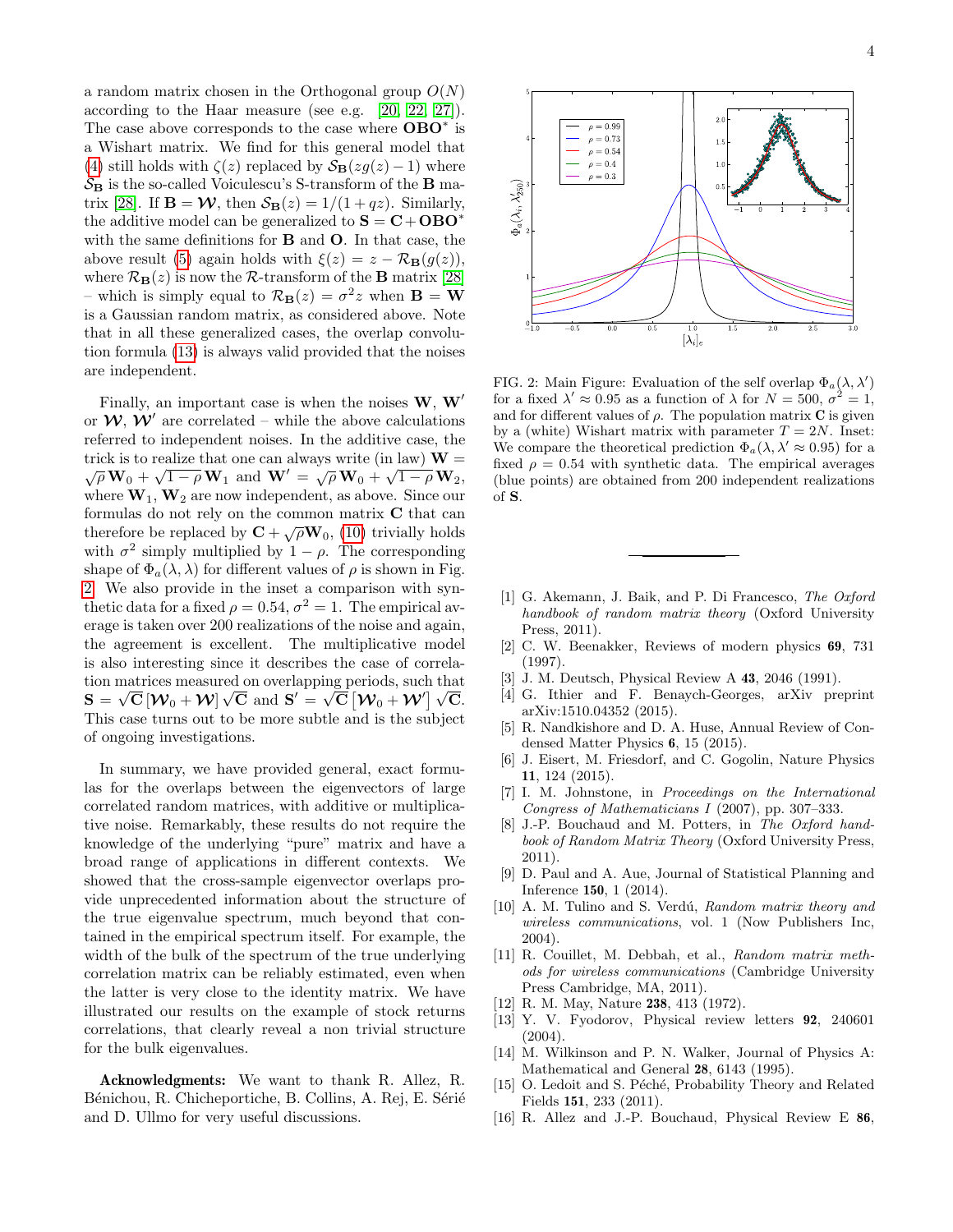- [17] P. Bourgade, L. Erdős, H.-T. Yau, and J. Yin, Communications on Pure and Applied Mathematics (2015).
- <span id="page-4-2"></span>[18] R. Allez and J.-P. Bouchaud, Random Matrices: Theory and Applications 3, 1450010 (2014).
- [19] A. Bloemendal, A. Knowles, H.-T. Yau, and J. Yin, Probability Theory and Related Fields pp. 1–94 (2015).
- <span id="page-4-9"></span>[20] R. Couillet and F. Benaych-Georges, arXiv preprint arXiv:1510.03547 (2015).
- <span id="page-4-0"></span>[21] R. Monasson and D. Villamaina, EPL (Europhysics Letters) 112, 50001 (2015).
- <span id="page-4-1"></span>[22] J. Bun, R. Allez, J.-P. Bouchaud, and M. Potters, arXiv preprint arXiv:1502.06736 (2015).
- <span id="page-4-3"></span>[23] Philippe Biane, Quantum Probability Communications 11, 55 (2003).
- <span id="page-4-4"></span>[24] R. Allez, J. Bun, and J.-P. Bouchaud, arXiv preprint arXiv:1412.7108 (2014).
- <span id="page-4-5"></span>[25] Z. Burda, A. Görlich, A. Jarosz, and J. Jurkiewicz, Physica A: Statistical Mechanics and its Applications 343, 295 (2004).
- <span id="page-4-6"></span>[26] A. Knowles and J. Yin, arXiv preprint arXiv:1410.3516 (2014).
- <span id="page-4-10"></span>[27] Z. Burda, J. Jurkiewicz, and B. Wacław, Physical Review E 71, 026111 (2005).
- <span id="page-4-11"></span>[28] D. Voiculescu, Inventiones mathematicae 104, 201 (1991).
- <span id="page-4-7"></span>[29] The analysis for the additive case leads to a very similar result. More precisely, taking  $\mathbf{C} = I_N + \mathbf{W}_0$  with  $\mathbf{W}_0$  a GOE (independent from **W** and **W**') of variance  $\sigma_0^2 \rightarrow$ 0, one finds that  $\Phi_a(\lambda, \lambda')$  is given by exactly the same formula [\(15\)](#page-2-3) with the substitution  $2q^2\kappa \rightarrow \sigma^4/\sigma_0^2$ .
- <span id="page-4-8"></span>[30] The calibration of  $\kappa$  is performed by least squares using Eq. [\(14\)](#page-2-0) and where we removed the 10 largest eigenvalues.

# Appendix: Supplementary Material

We collect the derivations of the different results in the following sections. For the sake of clarity, we rename  $S'$ , its eigenvalues and eigenvectors respectively by  $S$ ,  $[\lambda_i]_{i \in [\![1,N]\!]}$  and  $[\tilde{u}_i]_{i \in [\![1,N]\!]}$ , not to confuse "primes" with derivatives.<br>Note that our calculations rely on some physical arguments that can certainly be mad Note that our calculations rely on some physical arguments that can certainly be made rigorous in a mathematical sense. Precise estimates about the error terms for sample covariance matrices or deformed GOE may be obtained using the results of [\[26\]](#page-4-6) for instance. Throughout the following, the symbol "∼" denotes the limit  $N \to \infty$ .

#### Inversion formula (derivation of [\(3\)](#page-1-0))

The derivation of the inversion formula [\(3\)](#page-1-0) is pretty straightforward. We start from Eq. [\(2\)](#page-0-1) that we rewrite using the spectral decomposition of  $S$  and  $\widetilde{S}$  as

$$
\psi(z,\widetilde{z}) = \left\langle \frac{1}{N} \sum_{i,j=1}^{N} \frac{1}{z - \lambda_i} \frac{1}{\widetilde{z} - \widetilde{\lambda}_j} (\mathbf{u}_i \cdot \widetilde{\mathbf{u}}_j)^2 \right\rangle_{\mathcal{P}},
$$
\n(17)

where  $P$  denotes the probability density function of the noise part of S and  $\tilde{S}$ . For large random matrices, we expect the eigenvalues of  $[\lambda_i]_{i\in[\![1,N]\!]}$  and  $[\lambda_i]_{i\in[\![1,N]\!]}$  stick to their *classical* locations, i.e. smoothly allocated with respect to the quantile of the spectral density. Roughly speaking, the sample eigenvalues become deterministic in the large N limit. Hence, we obtain after taking the continuous limit

$$
\psi(z,\widetilde{z}) \sim \int \int \frac{\varrho(\lambda)}{z - \lambda} \frac{\widetilde{\varrho}(\lambda)}{\widetilde{z} - \widetilde{\lambda}} \Phi(\lambda, \widetilde{\lambda}) d\lambda d\widetilde{\lambda},\tag{18}
$$

where  $\varrho$  and  $\tilde{\varrho}$  are respectively the spectral density of **S** and  $\tilde{\mathbf{S}}$ , and  $\Phi$  denotes the mean squared overlap defined in [\(1\)](#page-0-0) above. Then, it suffices to compute

$$
\psi(x - i\eta, y \pm i\eta) \sim \int \int \frac{(x - \lambda + i\eta)}{(x - \lambda)^2 + \eta^2} \frac{(y - \tilde{\lambda} \mp i\eta)}{(y - \tilde{\lambda})^2 + \eta^2} \varrho(\lambda) \tilde{\varrho}(\tilde{\lambda}) \Phi(\lambda, \tilde{\lambda}) d\lambda d\tilde{\lambda}
$$

$$
= \int \int \frac{(x - \lambda)(y - \tilde{\lambda}) \pm \eta^2 + i\eta(y - \tilde{\lambda} \mp (x - \lambda))}{((x - \lambda)^2 + \eta^2)((y - \tilde{\lambda})^2 + \eta^2)} \varrho(\lambda) \tilde{\varrho}(\tilde{\lambda}) \Phi(\lambda, \tilde{\lambda}) d\lambda d\tilde{\lambda}, \tag{19}
$$

from which we deduce that

$$
\operatorname{Re}\left[\psi(x-\mathrm{i}\eta,y+\mathrm{i}\eta)-\psi(x-\mathrm{i}\eta,y-\mathrm{i}\eta)\right]\sim 2\int\int\frac{\eta\varrho(\lambda)}{(x-\lambda)^2+\eta^2}\frac{\eta\widetilde{\varrho}(\widetilde{\lambda})}{(y-\widetilde{\lambda})^2+\eta^2}\Phi(\lambda,\widetilde{\lambda})\mathrm{d}\lambda\mathrm{d}\widetilde{\lambda}.\tag{20}
$$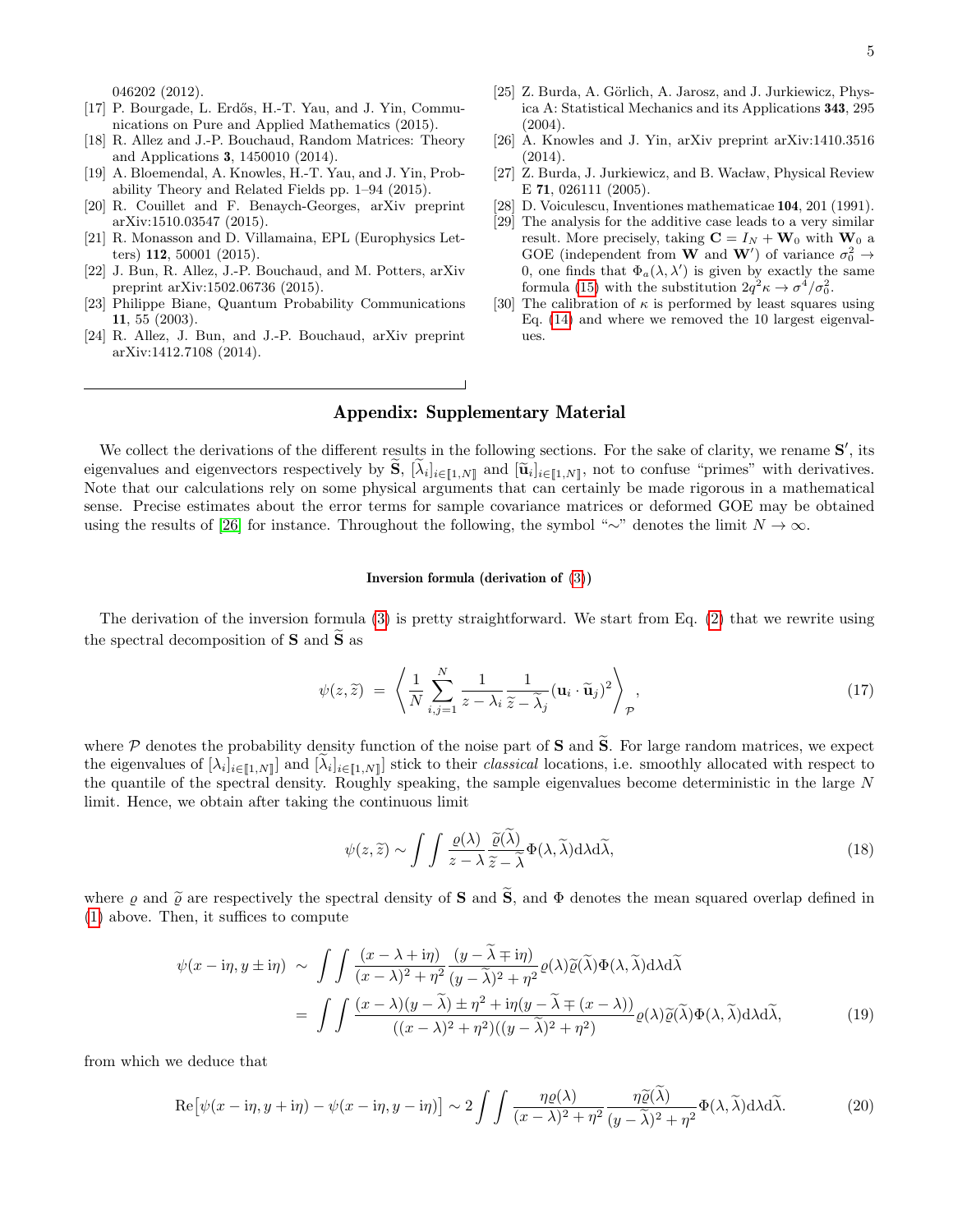Finally, the inversion formula follows from Sokhotski-Plemelj identity

$$
\lim_{\eta \to 0} \text{Re} \big[ \psi(x - \mathrm{i}\eta, y + \mathrm{i}\eta) - \psi(x - \mathrm{i}\eta, y - \mathrm{i}\eta) \big] \sim 2\pi^2 \varrho(x) \widetilde{\varrho}(y) \Phi(x, y). \tag{21}
$$

Note that the derivation holds for any models of  $S$  and  $\tilde{S}$  as long as its spectral density converges to a well-defined deterministic limit.

#### Mean squared overlap for independent sample covariance matrices

**Derivation of** [\(4\)](#page-1-1). We now compute the asymptotic expression of the function  $\psi$  for sample covariance matrices. Note that we shall omit the identity matrix  $I_N$  in our notations throughout the following. We recall that  $S = \sqrt{CW} \sqrt{C}$ and  $S = \sqrt{CW} \sqrt{C}$  where W and W are two independent Wishart matrices. Here, we allow these two matrices to be parametrized by a possibly different dimensional ratio q and  $\tilde{q}$ . By independence, we have

<span id="page-5-0"></span>
$$
\psi(z,\tilde{z}) = \frac{1}{N} \sum_{k,l}^{N} \langle (z - \mathbf{S})^{-1}_{kl} \rangle_{\mathcal{P}} \langle (\tilde{z} - \tilde{\mathbf{S}})^{-1}_{kl} \rangle_{\mathcal{P}},\tag{22}
$$

then, we use the *deterministic* estimate like that of [\[22,](#page-4-1) [25,](#page-4-5) [26\]](#page-4-6) to find for any  $z = x - i\eta$  at global scale that

<span id="page-5-1"></span>
$$
\left\langle (z - \mathbf{S})_{kl}^{-1} \right\rangle_{\mathcal{N}} \sim \zeta(z) \left( z \zeta(z) - \mathbf{C} \right)_{kl}^{-1} + O(N^{-1/2}),\tag{23}
$$

where we recall that  $\zeta(z) = 1/(1 - q + qzg(z))$ . Such an estimate holds as well for  $\tilde{S}$  by replacing q and q with  $\tilde{q}$  and  $\tilde{g}$ . Hence, by defining  $\tilde{\zeta}(\tilde{z}) = 1/(1 - \tilde{q} + \tilde{q}\tilde{z}\tilde{g}(\tilde{z}))$ , we can rewrite Eq. [\(22\)](#page-5-0) as

$$
\psi(z,\tilde{z}) \sim \frac{1}{N} \operatorname{Tr}[\zeta(z)(z\zeta(z) - \mathbf{C})^{-1} \tilde{\zeta}(\tilde{z})(\tilde{z}\tilde{\zeta}(\tilde{z}) - \mathbf{C})^{-1}],\tag{24}
$$

and then, we use the identity

$$
(z\zeta(z) - \mathbf{C})^{-1}(\widetilde{z}\widetilde{\zeta}(\widetilde{z}) - \mathbf{C})^{-1} = \frac{1}{\widetilde{z}\widetilde{\zeta}(\widetilde{z}) - z\zeta(z)}[(z\zeta(z) - \mathbf{C})^{-1} - (\widetilde{z}\widetilde{\zeta}(\widetilde{z}) - \mathbf{C})^{-1}],
$$
\n(25)

to obtain

$$
\psi(z,\tilde{z}) \sim \frac{\zeta(z)\,\tilde{\zeta}(\tilde{z})}{\tilde{z}\tilde{\zeta}(\tilde{z}) - z\zeta(z)} \frac{1}{N} \operatorname{Tr}[(z\zeta(z) - \mathbf{C})^{-1} - (\tilde{z}\tilde{\zeta}(\tilde{z}) - \mathbf{C})^{-1}].\tag{26}
$$

From this last equation, we deduce

<span id="page-5-2"></span>
$$
\psi(z,\tilde{z}) \sim \frac{1}{\tilde{z}\tilde{\zeta}(\tilde{z}) - z\zeta(z)} \left( \tilde{\zeta}(\tilde{z}) \frac{1}{N} \operatorname{Tr} \left[ \zeta(z)(z\zeta(z) - \mathbf{C})^{-1} \right] - \zeta(z) \frac{1}{N} \operatorname{Tr} \left[ \tilde{\zeta}(\tilde{z}\tilde{\zeta}(\tilde{z}) - \mathbf{C})^{-1} \right] \right)
$$
(27)

By taking the normalized trace in [\(23\)](#page-5-1), we have at leading order that

$$
g(z) \sim \frac{\zeta(z)}{N} \operatorname{Tr}(z\zeta(z) - \mathbf{C})^{-1} \quad \text{and} \quad \widetilde{g}(\widetilde{z}) \sim \frac{\widetilde{\zeta}(\widetilde{z})}{N} \operatorname{Tr}(\widetilde{z}\widetilde{\zeta}(\widetilde{z}) - \mathbf{C})^{-1}.
$$
 (28)

We therefore conclude by plugging this last equation into [\(27\)](#page-5-2) that

$$
\psi(z,\tilde{z}) \sim \frac{\tilde{\zeta}(\tilde{z})g(z) - \zeta(z)\tilde{g}(\tilde{z})}{\tilde{z}\tilde{\zeta}(\tilde{z}) - z\zeta(z)},\tag{29}
$$

which reduces to Eq. [\(4\)](#page-1-1) when  $q \neq \tilde{q}$ .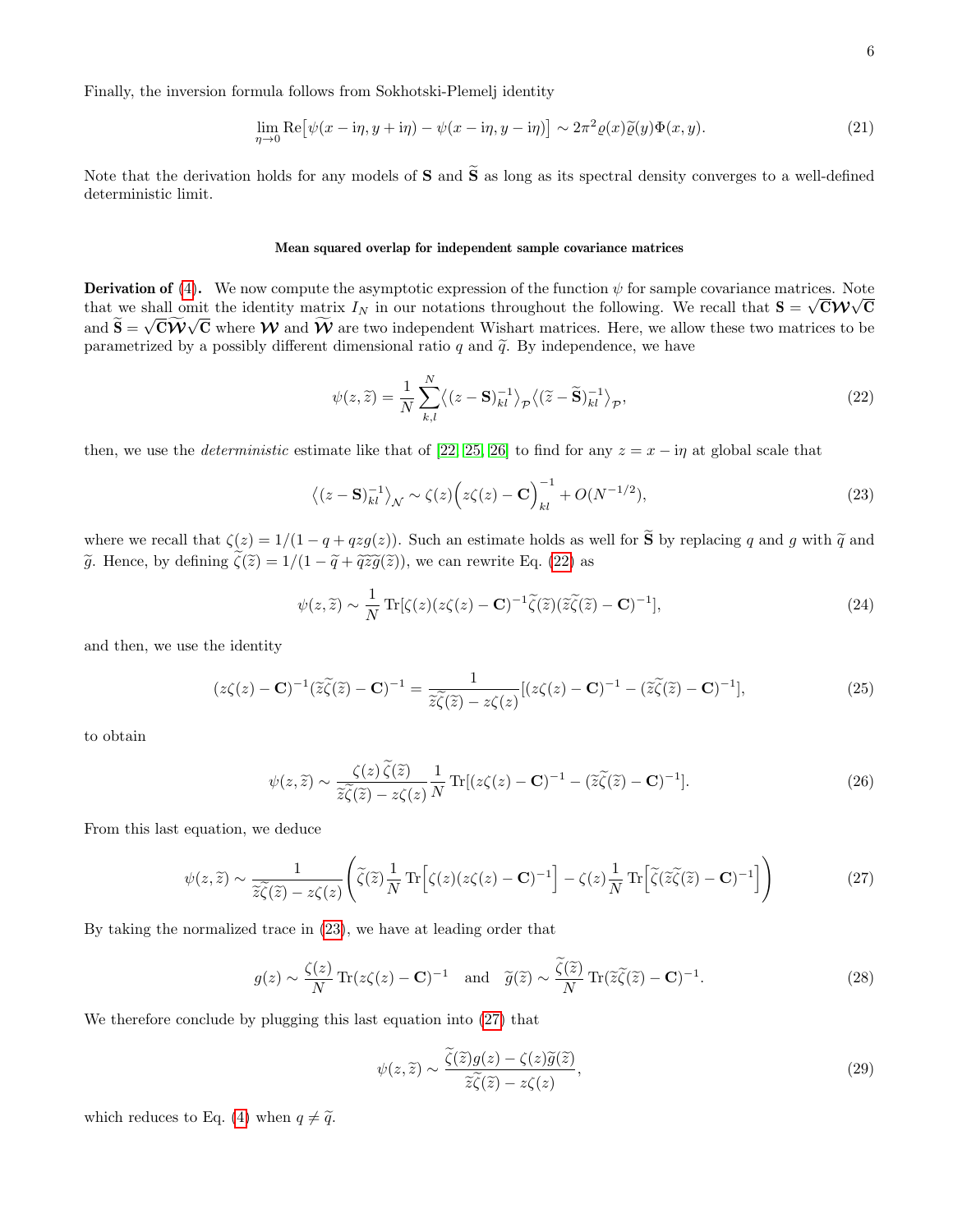**Derivation of** [\(6\)](#page-1-3). Using the definition of the complex function m and  $\tilde{m}$  above, we find that  $\zeta(z) = 1/(zm(z))$  and  $\widetilde{\zeta}(\widetilde{z}) = 1/(\widetilde{z}\widetilde{m}(\widetilde{z}))$ . Note that we shall omit the arguments z and  $\widetilde{z}$  in m and  $\widetilde{m}$  in the following when there are no confusion. First, we rewrite [\(4\)](#page-1-1) as

$$
\psi(z,\tilde{z}) \sim \frac{1}{1/\tilde{m} - 1/m} \left[ \frac{g}{\tilde{z}\tilde{m}} - \frac{\tilde{g}}{zm} \right],\tag{30}
$$

which is equivalent to

<span id="page-6-0"></span>
$$
\psi(z,\tilde{z}) \sim \frac{1}{z\tilde{z}} \frac{1}{m - \tilde{m}} \left[ zgm - \tilde{z}\tilde{g}\tilde{m} \right]. \tag{31}
$$

Then, we express the function  $\psi$  as a function of m and  $\tilde{m}$  so that we have

$$
\psi(z,\tilde{z}) \sim \frac{1}{q\tilde{q}z\tilde{z}} \left[ \frac{(\tilde{q}z - q\tilde{z})\tilde{m}^2}{m - \tilde{m}} + \frac{(q - \tilde{q})\tilde{m}}{m - \tilde{m}} \right] + \frac{m + \tilde{m}}{q\tilde{z}} - \frac{1 - q}{qz\tilde{z}}.
$$
\n(32)

To use the inversion formula Eq. [\(3\)](#page-1-0), we need to evaluate  $\psi(\lambda - i\eta, \tilde{\lambda} \pm i\eta)$ . Using the short handed notation  $m_0(\lambda) = \lim_{\eta \to 0} m(\lambda - i\eta)$ , we find

$$
\lim_{\eta \to 0} [\psi(\lambda - i\eta, \tilde{\lambda} + i\eta) - \psi(\lambda - i\eta, \tilde{\lambda} - i\eta)]
$$
  

$$
\sim \frac{\tilde{q}\lambda - q\tilde{\lambda}}{q\tilde{q}\lambda\tilde{\lambda}} \frac{m_0 \left[\tilde{m}_0^2 - \tilde{m}_0^2\right] + \tilde{m}_0 \overline{\tilde{m}_0} \left[\tilde{m}_0 - \overline{\tilde{m}_0}\right]}{\left(m_0 - \overline{\tilde{m}_0}\right)\left(m_0 - \tilde{m}_0\right)} + \frac{\tilde{q} - q}{q\tilde{q}\lambda\tilde{\lambda}} \frac{m_0 \left[\overline{\tilde{m}_0} - \tilde{m}_0\right]}{\left(m_0 - \overline{\tilde{m}_0}\right)\left(m_0 - \overline{\tilde{m}_0}\right)} + \text{Im}, \quad (33)
$$

s where we omit the explicit expressions of the imaginary part since this is useless (see Eq. [\(3\)](#page-1-0)). Then, using the representation  $m_0 = m_R + im_I$  and  $\tilde{m}_0 = \tilde{m}_R + i\tilde{m}_I$ , one finds

$$
m_0 \left[ \overline{\widetilde{m}_0^2} - \widetilde{m}_0^2 \right] + \widetilde{m}_0 \overline{\widetilde{m}_0} \left[ \overline{\widetilde{m}_0} - \widetilde{m}_0 \right] = 2 \widetilde{m}_I \left[ 2m_I \widetilde{m}_R + i(\widetilde{m}_R^2 + \widetilde{m}_R^2 - 2m_R \widetilde{m}_R) \right],
$$
  

$$
\overline{m_0} \left[ \widetilde{m}_0 - \overline{\widetilde{m}_0} \right] = 2 \widetilde{m}_I \left[ m_I - \mathrm{i} m_R \right],
$$
 (34)

and

$$
\left(m_0 - \overline{\widetilde{m}_0}\right)\left(m_0 - \widetilde{m}_0\right) = \left(m_R - \widetilde{m}_R\right)^2 - \left(m_I^2 - \widetilde{m}_I^2\right) + 2\mathrm{i}m_I(m_R - \widetilde{m}_R). \tag{35}
$$

Straightforward computations yields

$$
\left| \left( m_0 - \overline{\widetilde{m}_0} \right) \left( m_0 - \widetilde{m}_0 \right) \right|^2 = \left[ (m_R - \widetilde{m}_R)^2 - (m_I^2 - \widetilde{m}_I^2) \right]^2 + 4m_I^2 (m_R - \widetilde{m}_R)^2,
$$
  
= 
$$
\left[ (m_R - \widetilde{m}_R)^2 + (m_I^2 + \widetilde{m}_I^2)^2 \right] \left[ (m_R - \widetilde{m}_R)^2 + (m_I^2 - \widetilde{m}_I^2)^2 \right],
$$
 (36)

which is exactly the denominator in  $(6)$ . For the numerator, elementary complex analysis in Eq. [\(33\)](#page-6-0) yields

$$
\left(m_0\left[\overline{\widetilde{m}_0^2}-\widetilde{m}_0^2\right]+\widetilde{m}_0\overline{\widetilde{m}_0}\left[\overline{\widetilde{m}_0}-\widetilde{m}_0\right]\right)\times\overline{\left(m_0-\overline{\widetilde{m}_0}\right)\left(m_0-\widetilde{m}_0\right)}=4m_I\widetilde{m}_I\left[m_R|\widetilde{m}_0|^2-\widetilde{m}_R|m_0|^2\right],\tag{37}
$$

and

$$
m_0 \left[ \overline{\widetilde{m}_0} - \widetilde{m}_0 \right] \times \overline{\left( m_0 - \overline{\widetilde{m}_0} \right) \left( m_0 - \widetilde{m}_0 \right)} = 2m_I \widetilde{m}_I \left[ |\widetilde{m}_0|^2 - |m_0|^2 \right]. \tag{38}
$$

By regrouping these last three equations with the prefactors in [\(33\)](#page-6-0), and recalling that  $m_I(\lambda) = \pi q \rho(\lambda)$  and  $\widetilde{m}_I(\widetilde{\lambda}) =$  $\pi \widetilde{q}\widetilde{\varrho}(\widetilde{\lambda})$ , so we obtain by using the inversion formula [\(3\)](#page-1-0) the general result:

<span id="page-6-1"></span>
$$
\Phi_{q,\tilde{q}}(\lambda,\tilde{\lambda}) = \frac{2(\tilde{q}\lambda - q\tilde{\lambda}) \left[m_R|\tilde{m}_0|^2 - \tilde{m}_R|m_0|^2\right] + (\tilde{q} - q)\left[|\tilde{m}_0|^2 - |m_0|^2\right]}{\lambda\tilde{\lambda}\left[(m_R - \tilde{m}_R)^2 + (m_I + \tilde{m}_I)^2\right] \left[(m_R - \tilde{m}_R)^2 + (m_I - \tilde{m}_I)^2\right]}.
$$
\n(39)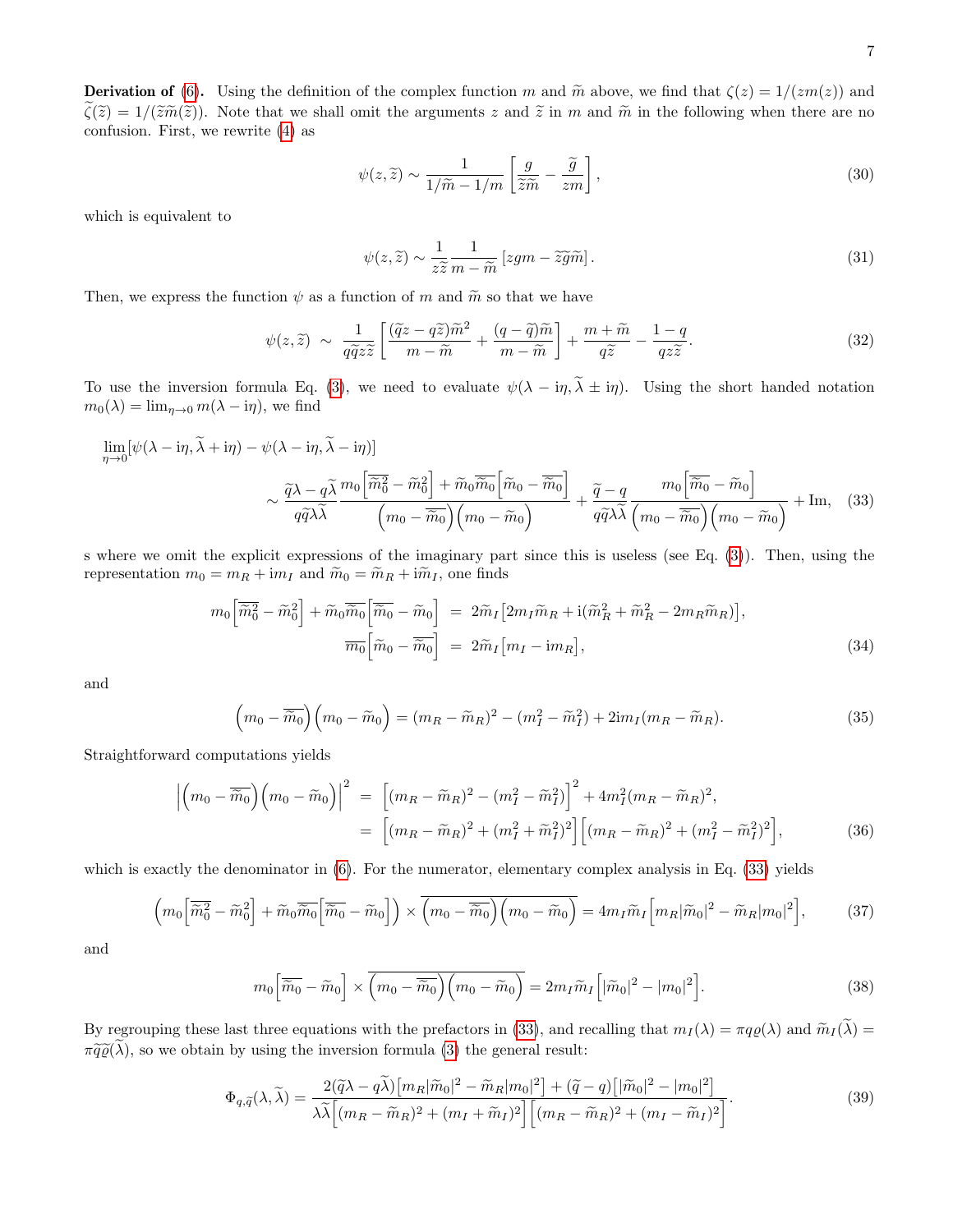One easily retrieve Eq. [\(6\)](#page-1-3) by taking  $\tilde{q} = q$ . Another interesting case if when  $\tilde{q} = 0$  as we expect  $\tilde{\lambda} \to \mu$ , which is precisely the framework of [\[15\]](#page-3-13). In that case, we have  $\tilde{m}_R = 1/\mu$  and  $\tilde{m}_I = 0$ . Hence, we deduce from [\(39\)](#page-6-1) that

$$
\Phi_{q,\tilde{q}=0}(\lambda,\mu) = \frac{q}{\lambda\mu\left[(m_R - 1/\mu)^2 + m_I^2\right]}
$$

$$
= \frac{q\mu}{\lambda|1 - \mu m_0(\lambda)|^2},\tag{40}
$$

which is exactly the result of [\[15\]](#page-3-13).

**Derivation of** [\(9\)](#page-1-8). We set  $\tilde{q} = q$  and  $\tilde{\lambda} = \lambda + \varepsilon$  with  $\varepsilon > 0$ . This yields

$$
m_R(\tilde{\lambda}) = m_R(\lambda) + \varepsilon \partial_{\lambda} m_R(\lambda) + O(\varepsilon^2),
$$
  
\n
$$
|m_0(\tilde{\lambda})|^2 = |m_0(\lambda)|^2 + 2\varepsilon [m_R(\lambda)\partial_{\lambda} m_R(\lambda) + \pi^2 q^2 \varrho(\lambda)\partial_{\lambda} \varrho(\lambda)] + O(\varepsilon^2).
$$
\n(41)

Thus, we get from [\(7\)](#page-1-4) for  $q = \tilde{q}$  that

<span id="page-7-0"></span>
$$
\alpha(\lambda, \lambda + \varepsilon) = -\varepsilon^2 \Big[ 2m_R(\lambda)[m_R(\lambda)\partial_\lambda m_R'(\lambda) + m_I(\lambda)\partial_\lambda m_I'(\lambda)] - \partial_\lambda m_R(\lambda)(m_R^2(\lambda) + m_I^2(\lambda)) \Big] + O(\varepsilon^3)
$$
  
= 
$$
|m_0|^2 \partial_\lambda m_R - m_R \partial_\lambda |m_0|^2 + O(\varepsilon^3),
$$
 (42)

and

<span id="page-7-1"></span>
$$
\gamma(\lambda, \lambda + \varepsilon) = \left[ \varepsilon^4 \partial_{\lambda} m_R(\lambda)^2 + 4 \varepsilon^2 m_I^2 ((\partial_{\lambda} a(\lambda))^2 + (\partial_{\lambda} m_I)^2) \right] + O(\varepsilon^3)
$$
  
=  $4\varepsilon^2 m_I^2(\lambda) |\partial_{\lambda} m_0(\lambda)|^2 + O(\varepsilon^3).$  (43)

The result [\(9\)](#page-1-8) follows by plugging Eqs. [\(42\)](#page-7-0) and [\(43\)](#page-7-1) into Eq. [\(6\)](#page-1-3) and then set  $\varepsilon = 0$ .

### Mean squared overlap for deformed GOE matrices

The derivation of the overlaps [\(8\)](#page-1-5) for two independent deformed GOEs is very similar to sample covariance matrices. Hence, we shall omit most details that can be obtained by following the arguments of the above Appendix. Again, we shall skip the arguments  $\lambda$  and  $\lambda$  where there is no confusion.

For completeness, we recall some notations. We defined g and  $\tilde{g}$  are respectively the Stieltjes transform of  $S = C+W$ and  $\widetilde{\mathbf{S}} = \mathbf{C} + \widetilde{\mathbf{W}}$  where the noises are independent. Also, we introduced

$$
\xi(z) = z - \sigma^2 g(z), \qquad \tilde{\xi}(\tilde{z}) = \tilde{z} - \tilde{\sigma}^2 g(\tilde{z}), \tag{44}
$$

where  $\sigma^2$  can be different from  $\tilde{\sigma}^2$ . We still use the convention  $\xi_0(\lambda) = \lim_{\eta \downarrow 0} \xi(\lambda - i\eta) \equiv \xi_R + i\xi_I$  and  $\tilde{\xi}_0(\lambda) =$  $\lim_{\eta \downarrow 0} \xi(\lambda - i\eta) \equiv \xi_R + i\xi_I$ . It is easy to see that  $\xi_R = \lambda - \sigma^2 g_R$  and  $\xi_I = -\sigma^2 g_I$ .

For deformed GOE, the resolvent can also be approximated by a deterministic matrix for  $N \to \infty$ . Indeed, one has [\[22,](#page-4-1) [26\]](#page-4-6):

<span id="page-7-2"></span>
$$
\left\langle (z - \mathbf{S})_{kl}^{-1} \right\rangle_{\mathcal{P}} \sim \left( \xi(z) - \mathbf{C} \right)_{kl}^{-1}
$$
\n(45)

and  $\langle (\tilde{z}-\tilde{\mathbf{S}})^{-1}_{kl} \rangle_{\mathcal{P}}$  is obtained from Eq. [\(45\)](#page-7-2) by replacing  $\xi$  by  $\tilde{\xi}$ . Then, plugging this into [\(2\)](#page-0-1), we obtain,

<span id="page-7-3"></span>
$$
\lim_{\eta \to 0} \left[ \psi(\lambda - i\eta, \tilde{\lambda} + i\eta) - \psi(\lambda - i\eta, \tilde{\lambda} - i\eta) \right] = \frac{g_0 - \tilde{g}_0}{\tilde{\xi} - \xi} - \frac{g_0 - \tilde{g}_0}{\tilde{\xi} - \xi}
$$
\n
$$
= \frac{g_0(\tilde{\xi} - \tilde{\xi}) + \xi(\tilde{g}_0 - \tilde{g}_0) + g_0 \tilde{\xi} - \tilde{g}_0 \tilde{\xi}}{\left(\tilde{\xi} - \xi\right)\left(\tilde{\xi} - \xi\right)}
$$
\n(46)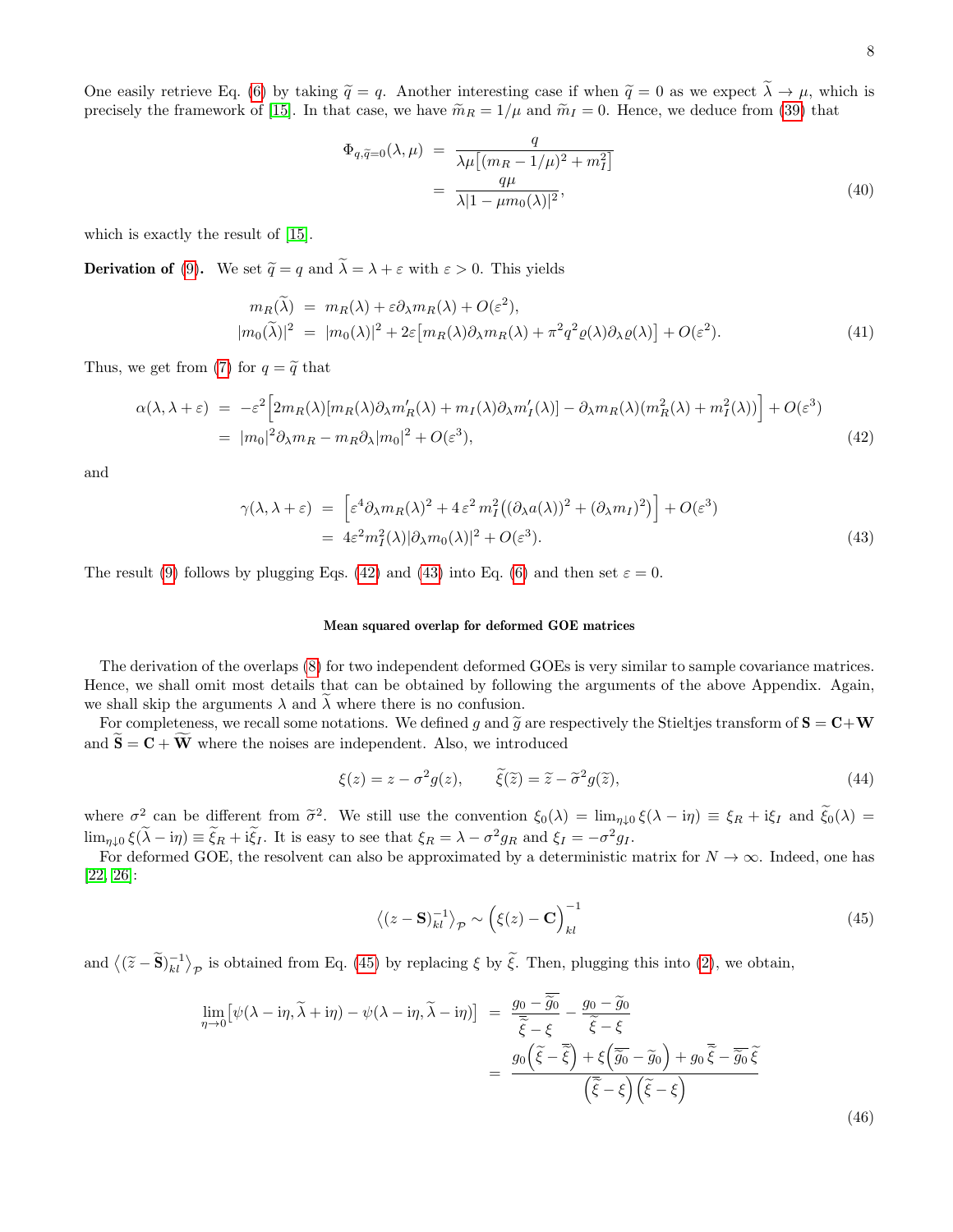We proceed as above (see Eq. [\(33\)](#page-6-0) and thereafter) to find

$$
g_0\left(\tilde{\xi}-\overline{\tilde{\xi}}\right)+\xi\left(\overline{\tilde{g}_0}-\tilde{g}_0\right)+g_0\overline{\tilde{\xi}}-\overline{\tilde{g}_0}\tilde{\xi}=2\left[\left(\xi_I\tilde{g}_I-g_I\tilde{\xi}_I\right)+i\left(\tilde{\xi}_I(g_R-\tilde{g}_R)-\tilde{g}_I(\xi_R-\tilde{\xi}_R)\right)\right]
$$
(47)

and

$$
\left(\overline{\tilde{\xi}} - \xi\right)\left(\tilde{\xi} - \xi\right) = (\xi_R - \tilde{\xi}_R)^2 + (\tilde{\xi}_I^2 - \xi_I^2) + 2i\xi_I(\tilde{\xi}_R - \xi_R). \tag{48}
$$

Hence, by putting these last two equations into [\(46\)](#page-7-3) and then using [\(3\)](#page-1-0), we get after some straightforward computations

<span id="page-8-0"></span>
$$
\Phi_a(\lambda,\tilde{\lambda}) = \frac{(\sigma^2 + \tilde{\sigma}^2)(\xi_R - \tilde{\xi}_R)^2 + 2\sigma^2 \tilde{\sigma}^2 (g_R - \tilde{g}_R)(\xi_R - \tilde{\xi}_R) - (\sigma^2 - \tilde{\sigma}^2)(\xi_I^2 - \tilde{\xi}_I^2)}{[(\xi_R - \tilde{\xi}_R)^2 + (\xi_I + \tilde{\xi}_I)^2][(\xi_R - \tilde{\xi}_R)^2 + (\xi_I - \tilde{\xi}_I)^2]},
$$
\n(49)

which is the generalization of Eq. [\(8\)](#page-1-5) for two different noise parameters  $\sigma \neq \tilde{\sigma}$ . If we now consider  $\sigma = \tilde{\sigma}$ , we have

$$
\Phi_a(\lambda, \tilde{\lambda}) = 2\sigma^2 \frac{(\xi_R - \tilde{\xi}_R)^2 + \sigma^2 (g_R - \tilde{g}_R)(\xi_R - \tilde{\xi}_R)}{\left[ (\xi_R(\lambda) - \xi_R(\tilde{\lambda}))^2 + (\xi_I(\lambda) + \xi_I(\tilde{\lambda}))^2 \right] \left[ (\xi_R(\lambda) - \xi_R(\tilde{\lambda}))^2 + (\xi_I(\lambda) - \xi_I(\tilde{\lambda}))^2 \right]},
$$
\n
$$
= \frac{2\sigma^2(\lambda - \tilde{\lambda})(\xi_R(\lambda) - \xi(\tilde{\lambda}))}{\left[ (\xi_R(\lambda) - \xi_R(\tilde{\lambda}))^2 + (\xi_I(\lambda) + \xi_I(\tilde{\lambda}))^2 \right] \left[ (\xi_R(\lambda) - \xi_R(\tilde{\lambda}))^2 + (\xi_I(\lambda) - \xi_I(\tilde{\lambda}))^2 \right]},
$$
\n(50)

that is exactly Eq. [\(8\)](#page-1-5). As for sample covariance matrices, one can again set  $\tilde{\lambda} = \lambda + \varepsilon$  to find

$$
\Phi_a(\lambda, \lambda) = \frac{\sigma^2 \partial_\lambda \xi_R(\lambda)}{2\xi_I^2 \left( [\partial_\lambda \xi_R(\lambda)]^2 + [\partial_\lambda \xi_I(\lambda)]^2 \right)},\tag{51}
$$

and this is exactly [\(10\)](#page-1-7). Now, if we consider  $\tilde{\sigma}^2 = 0$  (no noise), it implies that  $\tilde{m}_I = 0$  and  $\tilde{m}_R = \mu$ . Then, one can easily check that this yields in Eq. [\(49\)](#page-8-0):

$$
\Phi_a(\lambda,\mu) = \frac{\sigma^2}{(\xi_R - \mu)^2 + \xi_I^2},\tag{52}
$$

which is exactly the result derived in [\[18,](#page-4-2) [23,](#page-4-3) [24\]](#page-4-4).

## The case of correlated Gaussian additive noises

We define

<span id="page-8-3"></span>
$$
\mathbf{S} = \mathbf{C} + \mathbf{W}_1, \quad \mathbf{\hat{S}} = \mathbf{C} + \mathbf{W}_2,\tag{53}
$$

where  $W_1, W_2$  are two correlated GOE matrices (independent from C) satisfying

<span id="page-8-1"></span>
$$
\langle \mathbf{W}_1 \rangle_{\mathcal{N}} = 0, \quad \langle \mathbf{W}_2 \rangle_{\mathcal{N}} = 0, \quad \text{Cov}(\mathbf{W}_1, \mathbf{W}_2) = \begin{pmatrix} \sigma_1^2 & \rho_{12} \\ \rho_{12} & \sigma_2^2 \end{pmatrix}, \tag{54}
$$

where we denoted by N the Gaussian measure and used the abbreviation  $\rho_{12} = \rho \sigma_1 \sigma_2$ . Using the stability of GOE under addition, let us rewrite the noise terms as

<span id="page-8-2"></span>
$$
\mathbf{W}_1 = \mathbf{A} + \mathbf{B}_1, \n\mathbf{W}_2 = \mathbf{A} + \mathbf{B}_2,
$$
\n(55)

where A that satisfies

$$
\langle \mathbf{A} \rangle_{\mathcal{N}} = 0, \quad \langle \mathbf{A}^2 \rangle_{\mathcal{N}} = \rho_{12}, \tag{56}
$$

and  $\mathbf{B}_1$  and  $\mathbf{B}_2$  are two GOEs matrices independent from  $\mathbf{A}$  with

$$
\begin{cases} \langle \mathbf{B}_1 \rangle_{\mathcal{N}} = 0, & \langle \mathbf{B}_2 \rangle_{\mathcal{N}} = 0, \\ \langle \mathbf{B}_1^2 \rangle_{\mathcal{N}} = \sigma_1^2 - \rho_{12}, & \langle \mathbf{B}_2^2 \rangle_{\mathcal{N}} = \sigma_2^2 - \rho_{12}, \\ \langle \mathbf{B}_1 \mathbf{B}_2 \rangle_{\mathcal{N}} = 0. \end{cases} \tag{57}
$$